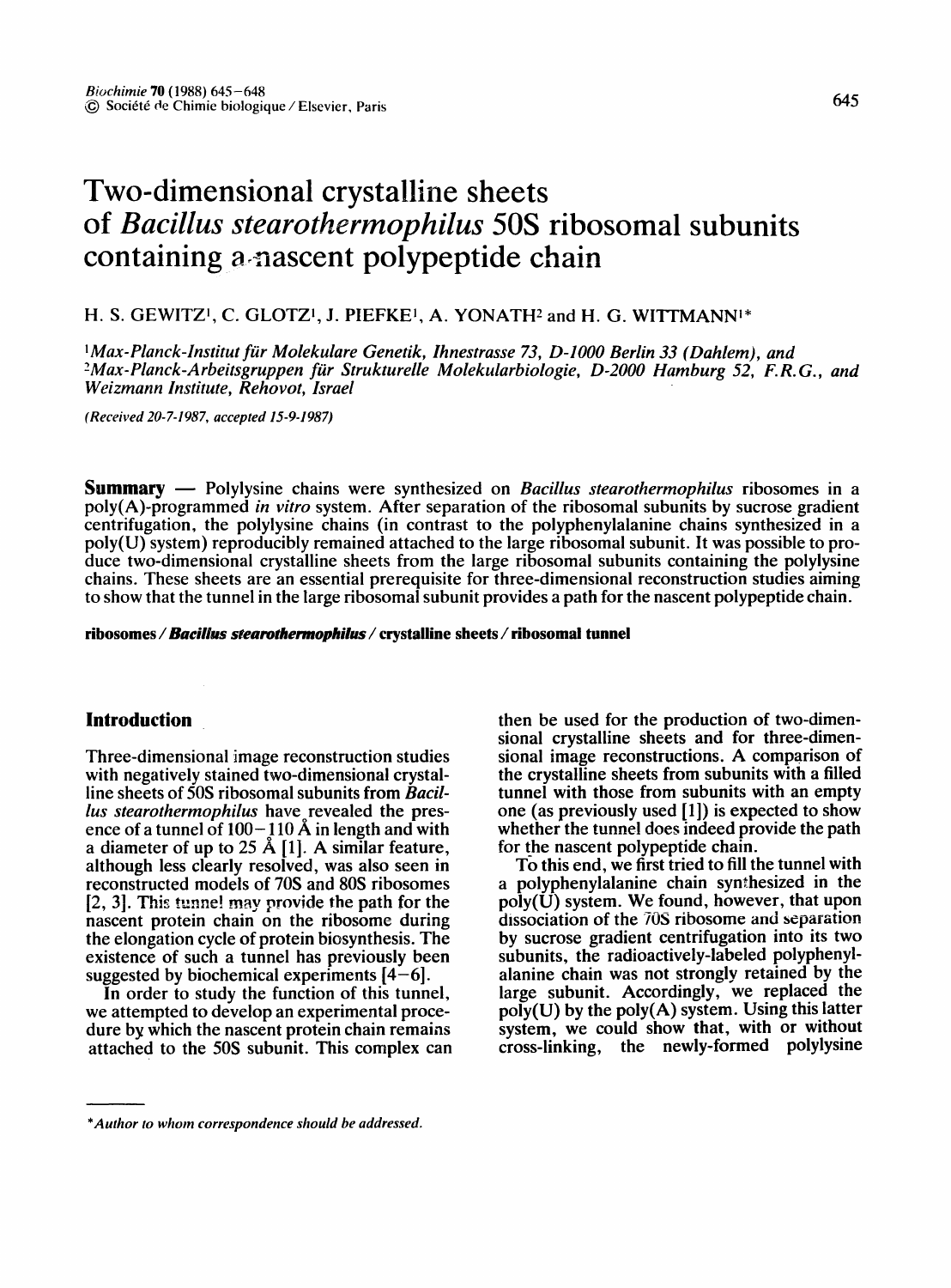chains remained associated with the large subunits upon dissociation of the 70S ribosomes. These subunits were used for crystallization, thereby opening the way for diffraction studies with the aim of demonstrating that the ribosomal tunnel is used as a path for the nascent polypeptide chain. In this paper, we describe the isolation of the 50S subunits containing a nascent polypeptide chain and their crystallization as two-dimensional sheets.

## **Materials and methods**

#### *Buffers*

The following buffers were used: a) TMA-I: 10 mM Tris-HCl, pH 7.8, 10 mM  $MgCl_2$ , 30 mM NH<sub>4</sub>Cl, 6 mM 2-mercaptoethanol; b) TMA-II: same as TMA-I, except that it contained  $0.3$  mM MgCl<sub>2</sub>; c) HEPES: 10 mM HEPES-HCI, pH 7.8, 10 mM  $MgC1$ <sub>2</sub>, 60 mM NH4CI, 6 mM 2-mercaptoethanol, filtered through Millipore filters of  $0.45 \mu m$  pore size; d) potassium phosphate dissociation buffer: 10 mM potassium phosphate, pH 7.5, 1 mM  $MgCl<sub>2</sub>$ , 5 mM 2-mercaptoethanol.

#### *Growth of bacteria*

*BaciUus stearothermophilus* (strain 799) was grown in a 501 fermenter at 60°C under strong aeration to midlog phase in L-medium containing 10 g of tryptone, 5 g of yeast extract, 5 g of NaCl,  $\overline{5}$  g of glucose, and 1 mg of  $MnCl<sub>2</sub>$  per liter of  $H<sub>2</sub>O$ . The pH was adjusted to 7.2 with NaOH.

*E. coli* K12 (strain D10) was grown at 37oC in the same L-medium as that used for *B. stearothermophilus* but without the addition of MnCl<sub>2</sub>.

#### *Ribosomes and ribosomal subunits*

The bacteria were disrupted by grinding with Alcoa aluminium oxide powder in a mortar. *E. coli* ribosomes were extracted from the paste with potassium phosphate dissociation buffer, whereas ribosomes from *B. stearothermophilus* were extracted with TMA-I buffer. The ribosomal subunits were separated by sucrose gradient centrifugation in a Beckman Til5 zonal rotor overnight at 25 000 rpm.

#### *Polylysine synthesis*

The poly(A)-dependent *in vitro* synthesis of polylysine was performed essentially as described [7] for the *in vitro* synthesis of poly(U)-directed polyphenylalanine, with the exception that poly(U) was replaced by poly(A) and  $[14C]$ phenylalanine by  $[14C]$ lysine. To obtain a high level of polylysine formation, 30S ribosomal subunits from *E. coli* were used together with 50S subunits from *Bacillus stearothermophilus* 

[8]. The *E. coli* 30S subunits were much more active in the *in vitro* system than those from *B. stearothermophilus.* The  $S<sub>150</sub>$  supernatant was also prepared from *E. coli* [91.

The composition of the incubation mixture (l.0 ml) was a follows: 19 mM Tris-HCl, pH 7.6, 16 mM  $MgCl_2$ , 70 mM  $NH<sub>4</sub>Cl$ , 2.7 mM ATP, 0.09 mM GTP, 8.9 mM phospho*enol* pyruvate, 53 μg of pyruvate kinase, 3.5 mg of tRNA $E$ <sup>- coli</sup>, 0.6 mg of poly(A), 0.059 mM *L*-lysine, 0.15  $\mu$ Ci of [<sup>14</sup>C]lysine with a specific activity of 340 mCi/mmol, 5 mM 2mercaptoethanol, 18 A<sub>260</sub> units of 30S from *E. coli*, 36 A:60 units of 50S ribosomal subunits from *Bacillus stearothermophilus* and 260  $\mu$ l of the S<sub>150</sub> fraction from *E. coli.* The pH of the incubation mixture was 7.5

The reaction was carried out in 1 ml aliquots for 60 min at 37°C and then cooled in ice. This was followed by centrifugation for 2 h at 20 000 rpm at 4°C in a Beckman 50 Ti rotor. The pellet was redissolved in TMA-I buffer and the solution dialyzed for 6 h at 4°C against a 500-fold vol of TMA-II. The subunits were separated by centrifugation in a linear sucrose gradient  $(10-35\%)$  with TMA-II buffer in a Beckman SW27 rotor. Each tube contained 75  $A_{260}$ units of ribosomal subunits. Centrifugation was for 16 h at 18 000 rpm and 4°C. The fractions were collected and the absorption was monitored at 254 nm.

The fractions containing the 50S subunits were pooled and the  $Mg^{2+}$  concentration raised to 10 mM. The subunits were pelleted either by precipitation with 10% polyethylene glycol 6000 or by centrifugation for  $20$  h at  $42$  000 rpm and  $4^{\circ}$ C in a 50 Ti rotor. The pellet was redissolved in HEPES buffer and dialyzed against the same buffer.

#### *Cross-linking*

After incubation in the  $poly(A)$  system the ribosomes were pelleted by centrifugation in a 50 Ti rotor and redissolved in TEA-buffer containing 20 mM triethanolamine (adjusted to pH 8.0 with HCI), 50 mM KCl, 10 mM  $MgCl<sub>2</sub>$  and 10 mM dithiothreitol. After dialysis overnight against the TEA-buffer, the ribosomes (40  $A_{260}/ml$ ) were treated with diepoxybutane (10-500 mM) for 2 h at 37oC. The reaction was terminated by adding a 4-fold molar excess of NH4Ci over diepoxybutane. The ribosomes were dialyzed against TMA-II buffer overnight at 4°C and loaded onto a sucrose gradient  $(10-35\%)$  in TMA-II buffer. The ribosomal subunits were separated by centrifugation for 16 h at  $4^{\circ}$ C in a SW40 rotor at 19 000 rpm. Aliquots of the subunits were taken for determination of  $[$ <sup>14</sup>C]-labeling and of  $A_{260}$ .

Alternatively, the cross-linking was performed with 2-iminothiolane. In this case, the reaction and isolation of the ribosomal subunits were the same as just described for diepoxybutane with the exception that the concentration of the ribosomes was 25  $A_{260}$  / ml and that of the reagent was  $0.5-3.0$  mM. The stepwise addition of the reagent followed the procedure previously described  $[10]$ .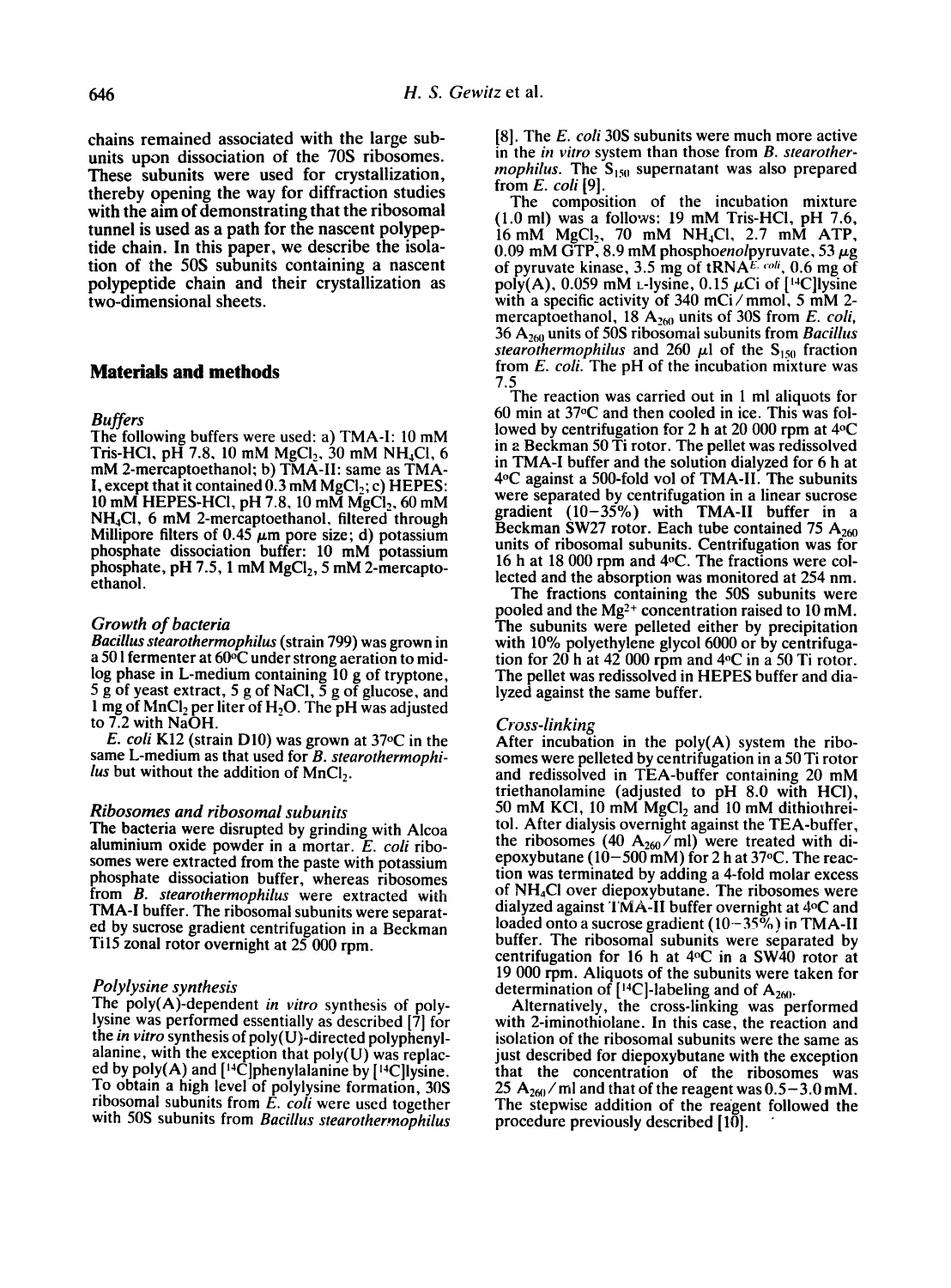#### *Two-dimensional crystalline sheets*

The procedure for the production of crystalline sheets of *B. stearothermophilus* 50S ribosomal subunits containing the polylysine chains was the same as that previously described [11, 12] for the production of crystalline sheets of 70S ribosomes and of 50S subunits from *B. stearothermophilus.* 

## **Results and Discussion**

The aim of the experiments described in this paper was to obtain 50S subunits of *B. stearothermophilus* containing a nascent polypeptide chain, and to use these subunits for crystallization, the first step in diffraction studies. As mentioned in the Introduction, we aim to compare the models obtained by image reconstruction studies of 50S subunits in which the tunnel is filled or empty. This comparison should show whether this tunnel indeed provides the path for the nascent protein chain formed during protein biosynthesis.

Our initial experiments to isolate *B. stearothermophilus* 50S ribosomal subunits to which polyphenylalanine chains synthesized in a poly(U)-programmed *in vitro* system remained attached, gave ambiguous results. We often found that the [14C]-labeled polyphenylalanine chain was released from the 50S subunit after dissociation of the 70S ribosome and isolation of its subunits by sucrose gradient centrifugation. Various modifications of the procedure for dissociation of the ribosomes and for isolation of the subunits did not improve this situation (data not shown).

Accordingly, we tried to cross-link the nascent polypeptide chain to the 50S ribosomal subunits with bifunctional reagents. Since phenylalanine is an inert amino acid for cross-linking, we **re**placed the poly $(U)$  by the poly $(A)$  system, which codes for polylysine. The  $\epsilon$ -amino group of the lysine side chain readily reacts with bifunctional reagents, such as 2-iminothiolane. Cross-linking was employed after synthesis of the polylysine chain in the  $poly(A)$  system and the subunits were separated by sucrose gradient centrifugation. It was indeed found that the 50S ribosomal subunits contained the  $[{}^{14}C]$ -labeled polylysine chains. A similar result was also obtained in control experiments without cross-linking. Therefore, we omitted the cross-linking step in the later studies.

As shown in Fig. 1, the  $[14C]$ -labeled polylysine chains migrated with the 50S ribosomal subunit. A calculation showed that, on the **aver-**



Fig. 1. Separation of ribosomal subunits by sucrose gradient centrifugation. After incubation in the poly(A) system, the ribosomes were dialyzed against TMA-II buffer and centrifuged on a sucrose gradient. Radioactivity (broken line) and  $A_{254}$  were measured.

age, each subunit contained a polypeptide of  $15-20$  lysine residues. This value is about 30% lower than that calculated for the length of the polylysine chain per 70S ribosome before dissociation into subunits. Therefore, it is likely that about 30% of the ribosomes have lost their polylysine chains during the dissociation into the subunits and / or their separation by sucrose gradient centrifugation.

The fact that we reproducibly obtained 50S subunits to which polylysine (but not polyphenylalanine) chains were attached indicates that the subunit has a higher affinity for positively charged than for neutral amino acids. If the nascent peptide does indeed pass through the tunnel, then a possible explanation would be that a significant proportion of the walls of the tunnel